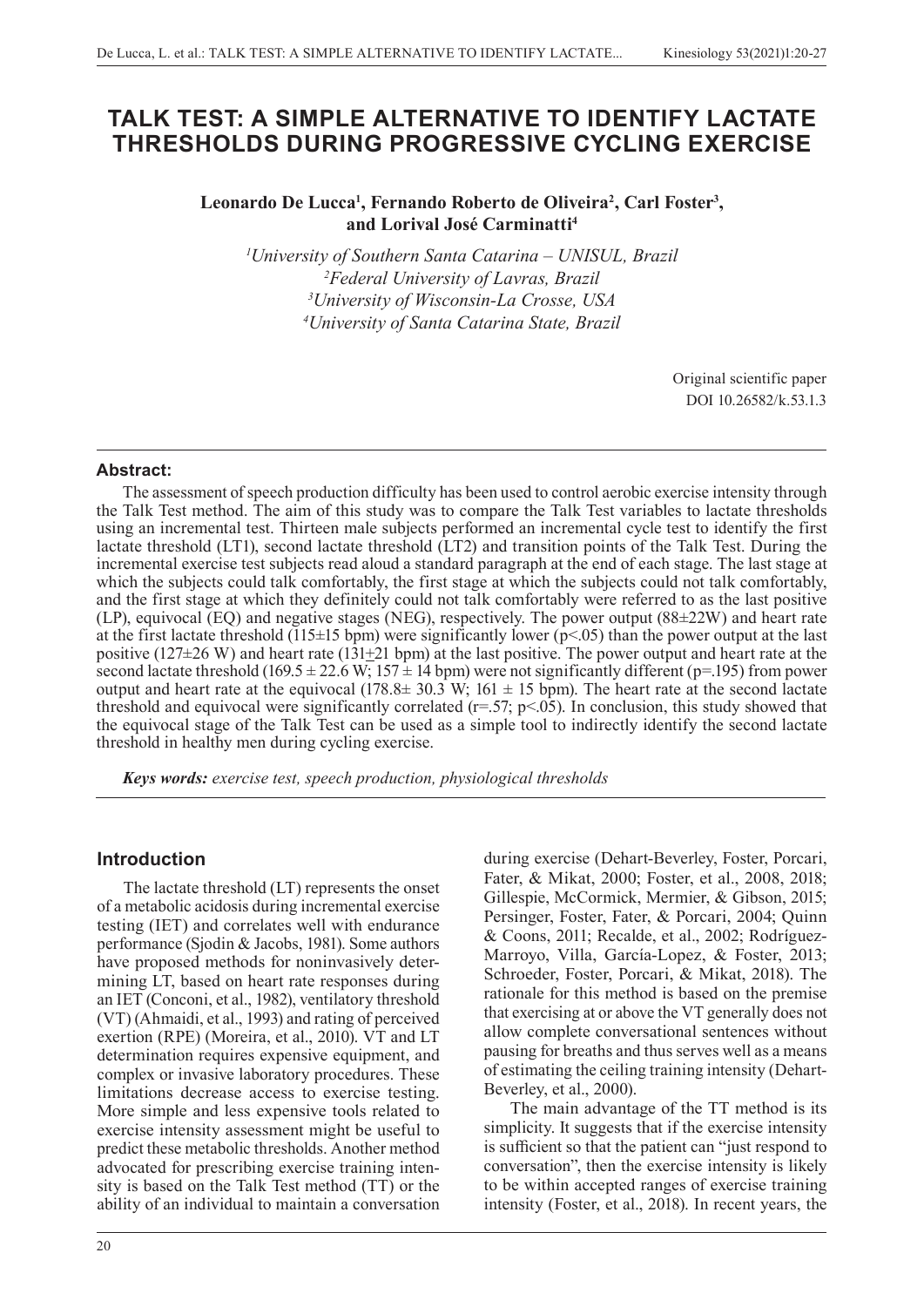validity of this simple guideline has been systematically evaluated. The ability to comfortably converse during exercise (i.e., to pass the Talk Test) has been shown to produce exercise intensities consistently within the parameters suggested in clinical guidelines for exercise training in a variety of populations including healthy individuals (Recalde, et al., 2002), clinically stable patients with cardiovascular disease (Voelker, et al., 2002), and athletes (Gillespie, et al., 2015; Rodríguez-Marroyo, et al., 2013).

Previous studies have consistently indicated that both the exercise intensity at the VT and the first intensity stage at which a subject cannot unequivocally comfortably speak occur at approximately the same point. (Persinger, et al., 2004; Recalde, et al., 2002). In addition, Quinn and Coons (2011) indicated that all of the physiological and perceptual responses that were recorded at the equivocal and negative stages of the TT (including VO2, heart rate, RPE, minute ventilation, %VEmax, %VO2max, and %HRmax) were either slightly or significantly higher than those same responses recorded at either the lactate or ventilatory thresholds.

Although a great deal is known about the relationship between TT, LT and VT, little is known about what lactate and ventilatory turn points are consistently estimated by these TT stages. Previous research has demonstrated the occurrence of at least two distinct turn points in the lactate and ventilation curves during an IET (Ahmaidi, et al., 1993). The first abrupt increase in blood lactate concentration (BL) was widely used as a gold standard for noninvasive threshold determinations by ventilation or gas exchange parameters (Yoshida et al., 1987). For example, a log–log transformation of blood lactate versus  $VO<sub>2</sub>$  (Beaver, et al., 1985) is an accepted way for the detection of this 'first lactate turn point', which may approximate BL levels around 2 mmol·l<sup>-1</sup> (Kindermann, et al., 1979). With increasing workload above the first LT the subject reaches the second turn point at which lactate production equals maximal lactate clearance capacity. This has been called the maximal lactate steady state (MLSS) (Heck, et al., 1985) or 'onset of blood lactate accumulation' (Sjodin & Jacobs, 1981). It reflects the workload beyond which continuous exercise will not lead to a steady state and is used as one of the high limit intensities during endurance training. This 'second lactate turn point' was shown to correlate well with MLSS (Fell, 2008), approximates the BL level of 4 mmol·l-1 in some subjects (Heck, et al., 1985; Mader, Liesen, Heck, Philippi, & Rost, 1976) and is also defined as the 'individual anaerobic threshold' which possibly better reflects the individual lactate level at the MLSS (Ahmaidi, et al., 1993; Stegmann & Kindermann, 1981).

The aims of this study were to measure physiological variables at both the first (LT1) and second lactate threshold (LT2) and to determine if TT outcomes (LP, EQ and NEG) elicit physiological variables that were comparable to those seen at these lactate based thresholds. In addition, we wished to compare these Talk Test outcomes with relative upper and lower exercise intensity ranges, corresponding with the ACSM recommendations (ACSM, 2011) for moderate-to-vigorous intensities according to heart rate exercise prescriptions. We hypothesized that: (1) The LT1 physiological variables would be not significantly different than the LP stage of TT; (2) The LT2 variables would not be significantly different from those measured at the EQ stage of TT; (3) The NEG variables would be significantly greater than LT2 variables; (4) The EQ stage variables would represent the ACSM ceiling exercise prescription range ( $\leq$ 90% HR<sub>max</sub>); and (5) The LP would define a lower exercise intensity range (60-85%  $HR_{max}$ ).

## **Methods**

#### **Experimental approach to the problem**

To test whether TT can be used to estimate the LT1 and LT2, 13 healthy adults performed an incremental test. It included measurement of blood lactate concentrations to determine the LT1, LT2 and HR at the LT1, LT2 and the TT stages. Additionally, during this test, the subjects read out aloud a standard paragraph at the end of each exercise stage and reported their ability to speak comfortably. The last stage at which the subjects could definitely speak comfortably (LP), the first stage at which the subjects could not unequivocally speak comfortably (EQ), or the first stage where they definitely could not speak comfortably (NEG) was compared with the LT1 and LT2.

### **Subjects**

Thirteen healthy nonsmoking male volunteers participated in the study. They were all familiar with the procedure of maximal exercise testing and either performed some kind of regular exercise on a noncompetitive level (less than 5 h of sport training a week), or were sub-elite college athletes (futsal or handball). Their characteristics are shown in Table 1. The subjects were familiar with the exer-

*Table 1. Participants' characteristics and exercise test results (Mean±SD)*

| Variables                                         | Mean+SD        |
|---------------------------------------------------|----------------|
| Age (years)                                       | $206+20$       |
| Body mass (kg)                                    | 75 9 + 14 0    |
| Body height (cm)                                  | 176 8+74       |
| Maximal workload (W)                              | $230+23$       |
| Maximal workload $(W \cdot kq^{-1})$              | $3.09\pm0.54$  |
| HRmax (bpm)                                       | $187 + 9$      |
| Peak $[La]$ (mmol $\cdot$ $\vdash$ <sup>1</sup> ) | $11.7 \pm 2.7$ |
| Peak RPF                                          | $9 + 1$        |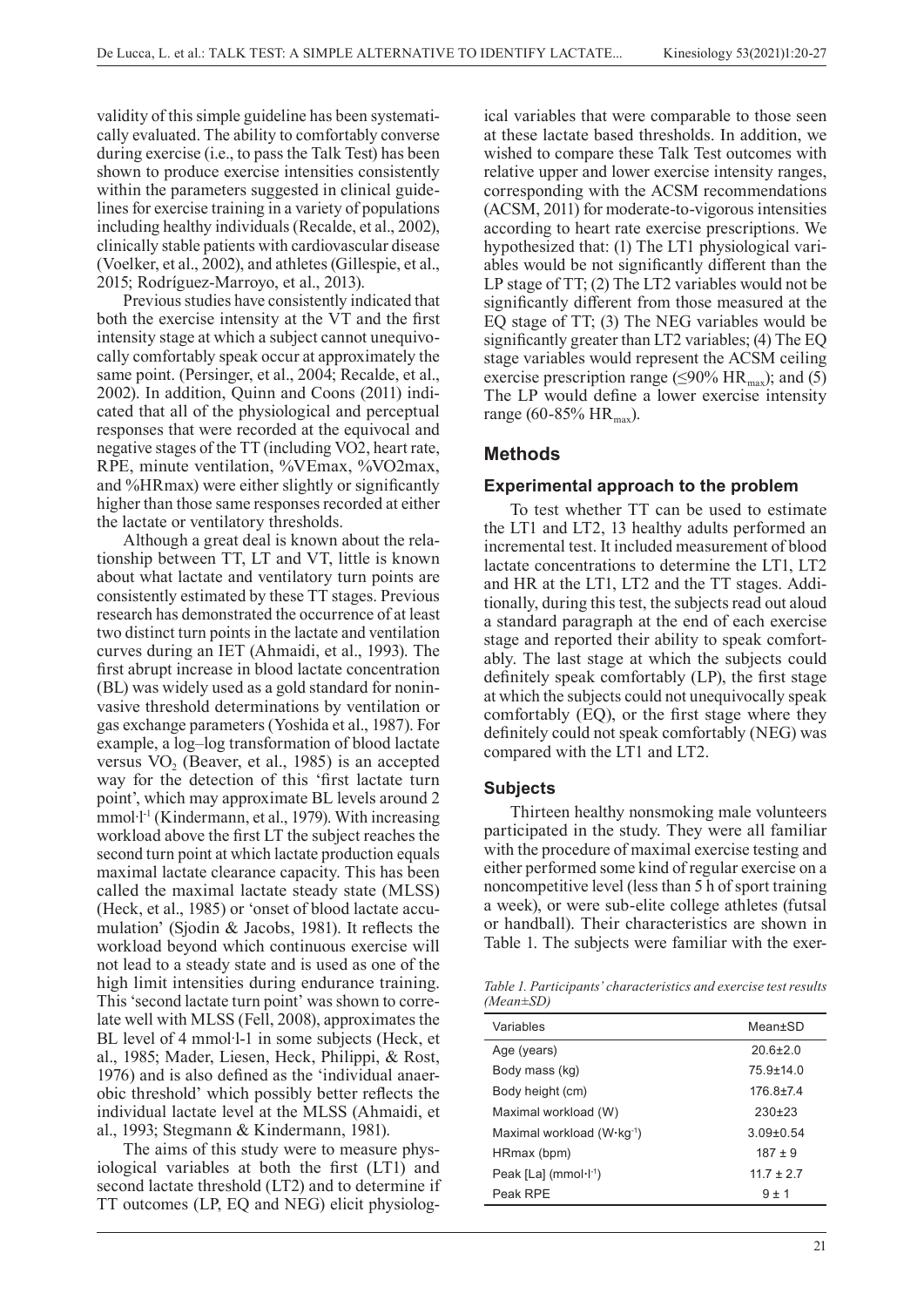cise testing protocol as all had previously performed exercise tests in our laboratory. The subjects were instructed to avoid strenuous training sessions 48 hours before the testing sessions, and caffeine ingestion 12 hours before testing. No food intake was allowed three hours before testing. All participants provided written informed consent, and the protocol was approved by the Institutional Review Board of Santa Catarina State University.

### **Procedures**

Following anthropometric data collection, an incremental exercise test was performed on an electronically braked bicycle ergometer (Ergoline 900, Blitz, Germany) in the upright position. The exercise protocol consisted of a 5-minute warm-up at 50 W, a 3-minute initial workload at 50 W followed by stepwise increases of 25 W every 3-min until the maximal tolerable load was achieved. The tests were performed between 14:00 p.m. and 18:00 p.m. in the laboratory with the room temperature set for 22°C. During testing, a Polar S610I HR monitor (Polar Electro, Kempele, Finland) was fitted around the subject's chest and used to measure participants' HR each 10-s before the end of each stage. Maximal HR was recorded as the highest value obtained for the last 10-second before exhaustion. Immediately after each 3-minute stage blood was withdrawn for lactate determination. Capillary blood samples (25 uL) were taken from a previously hyperemized earlobe to measure blood lactate concentration. Blood lactate was analyzed in duplicate using a lactate analyzer (YSI 1500 Sport Lactate Analyzer, Yellow Springs, Inc., Yellow Springs, OH) that had been calibrated according to the manufacturer's recommendations. During the last 10 seconds of each exercise stage, the rating of perceived exertion (RPE) was recorded using the category ratio  $(0-10)$ RPE scale (Borg, 1998). The subjects from this study had earlier performed incremental tests in our laboratory using the RPE scale and were familiar with it. The end criteria was in accordance with the traditional physiological standards (Howley, et al., 1995): (1) elevated blood lactate concentration  $(≥8)$ mmol/L); (2) elevated HR ( $\geq$ 90% of (220 – age) and (3) near maximal RPE (>8).The maximal workload was determined as the highest workload subjects could maintain for a complete stage plus the interpolated workload from the following incomplete stages (Kuipers, et al., 1985). Verbal encouragement was given to ensure maximum physical effort.

After the test, the data were plotted on graphs [la] vs. workload, the first lactate threshold (LT1) was identified as the lowest value of the [la] / load equivalent according to Berg et al., (1990). The second lactate threshold (LT2) was identified by the Dmax ADAPT. This method is proposed by the Australian Institute of Sport (Bourdon, 2000). It consists in calculating the greatest distance

between the curve formed by the points of the [la] as a function of the workload and a straight line, which is drawn from the LT1 and the last point of the curve. The point which represents the greatest distance between the curve and the straight line was considered as the LT2. The modified D-max lactate threshold has been shown to provide a valid measure of power output and heart rate that can be maintained during endurance cycling exercise in veteran cyclists (Fell, 2008).

In TT the subjects recited aloud a standard paragraph (38 words) from a Brazilian classic birthday song during the last 30 seconds of each exercise stage. The subjects were familiar with this paragraph. A cue card was located in front of the subject to allow reference to the text if necessary. Immediately after reciting the paragraph, the participant was asked: "Can you talk comfortably?" Only three possible answers were recorded: "Yes", which was referred to as a "positive" result; "perhaps", which was referred to as an "equivocal" result; and "no", which was referred to as a "negative" result. The last exercise stage at which the participants were still unequivocally able to talk comfortably was referred to as the last positive stage (LP). The first exercise stages at which the participants were not entirely certain about their ability to talk comfortably were referred to as the equivocal stage (EQ). Finally, the first stage at which the cyclist could not talk comfortably was referred to as the negative stage (NEG).

### **Statistical analysis**

Statistical analysis was carried out using the statistical package SPSS Version 21.0 (IBM Corp., Armonk, NY, USA). The Gaussian distribution for the data was verified by the Shapiro-Wilk goodnessof-fit test (Z value < 1.0). Heart rate (HR), work load (WL), %HRmax and % WLmax were the variables analyzed in each technique. The absolute and relative WL values at EQ, LP, NEG, LT1 and LT2 were compared using Friedman's nonparametric test and the Wilcoxon's *post-hoc* test. The Spearman Rank correlation was used to verify the degree of association between these variables. The absolute and relative HR values for LP, EQ, NEG, LT1 and LT2 were tested with ANOVA and Bonferroni *post-hoc* measurements. The degree of association between these values was verified by Pearson's correlation, considering p<.05.

### **Results**

The power output at LP was significantly higher than at LT1 and significantly lower than at LT2, EQ and NEG. There were no significant differences between the HR and %HRmax corresponding to LT2 and EQ (p=.476). The HR and %HRmax at LT1 were significantly lower than at LP. There were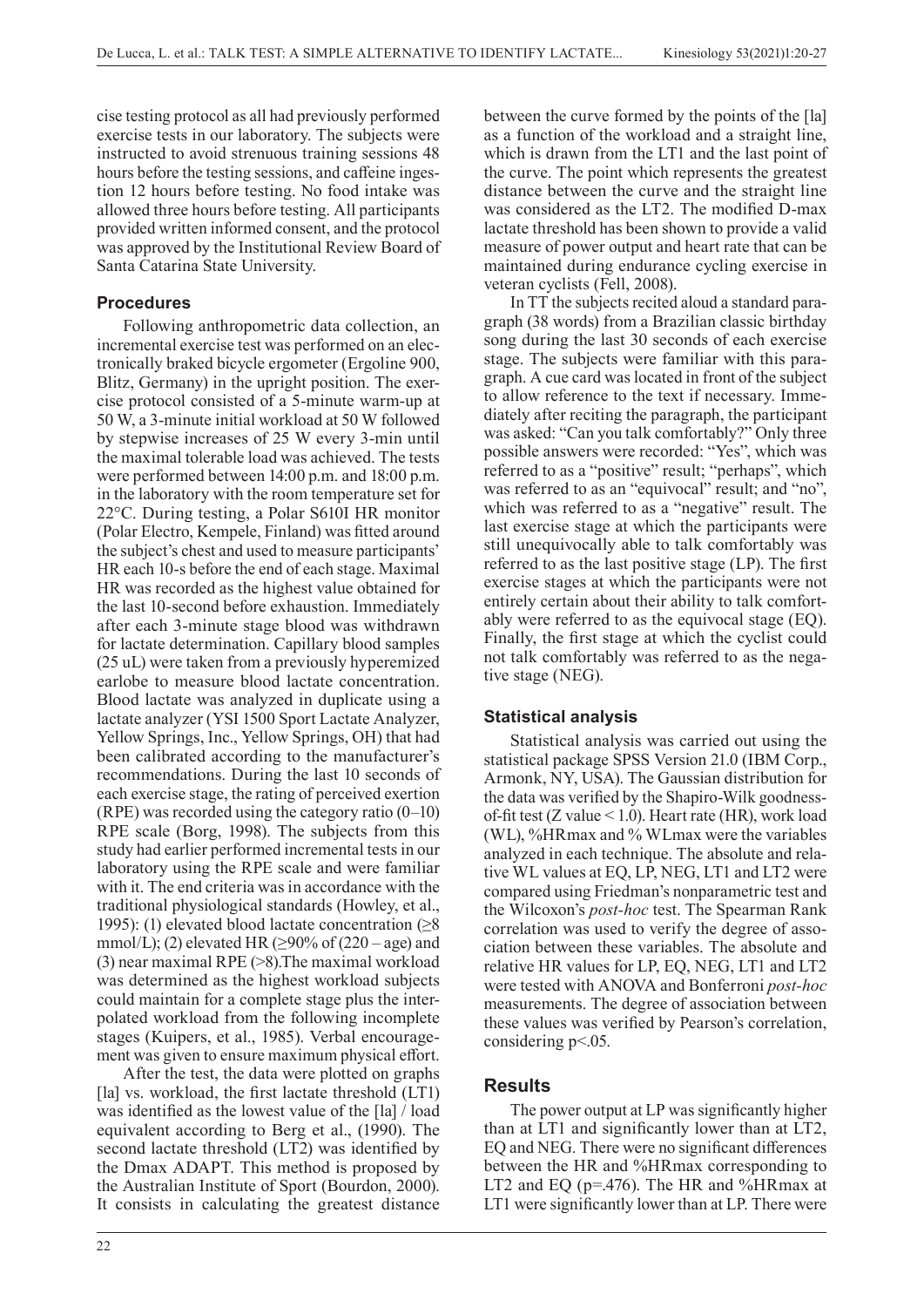|                 | Workload (W)                    | HR (bpm)             | %maximal workload             | %HRmax                        |
|-----------------|---------------------------------|----------------------|-------------------------------|-------------------------------|
| LT <sub>1</sub> | $88.4 \pm 21.9^{\circ}$         | $115 \pm 15^a$       | $38.3 \pm 8.6^{\circ}$        | $61.5 \pm 7.4$ <sup>a</sup>   |
| LT <sub>2</sub> | $169.5 \pm 22.6^{\circ}$        | $157 \pm 14^{\circ}$ | $73.5 \pm 5.4^{\circ}$        | $83.7 \pm 6.7^{\circ}$        |
| LP.             | $126.9 \pm 25.9$                | $131 \pm 21$         | $55.0 \pm 8.3$                | $70.0 + 9.1$                  |
| EQ              | $178.8 \pm 30.3$ <sup>b,c</sup> | $161 + 15^{b,c}$     | $77.6 \pm 8.4$ b,c            | $86.3 \pm 7.3$ b,c            |
| <b>NEG</b>      | $203.4 + 29.3$ <sup>a,c</sup>   | $174 \pm 13^{a,c}$   | $88.4 \pm 8.2$ <sup>a,c</sup> | $93.1 \pm 5.5$ <sup>a,c</sup> |

*Table 2. Physiological variables at the lactate thresholds and Talk Test stages (Mean±SD)*

Note. LT1 – first lactate threshold; LT2 – second lactate threshold; LP – last positive stage of the Talk Test; EQ – last equivocal stage of the Talk Test; NEG – first negative stage of the Talk Test. ª significantly different from LT2, LP and EQ (p<.05). <sup>b</sup> significantly different from LP ( $p$ <.05).  $\circ$  significantly different from LT1 ( $p$ <.05).

*Table 3. Correlation analysis of workload and HR at LT1, LT2, LP, EQ and NEG*

|                 | Workload (p Spearman) |         |           | HR (r Pearson) |                 |          |          |            |
|-----------------|-----------------------|---------|-----------|----------------|-----------------|----------|----------|------------|
|                 | LT <sub>2</sub>       | LP      | EQ        | <b>NEG</b>     | LT <sub>2</sub> | LP       | EQ       | <b>NEG</b> |
| LT <sub>1</sub> | $0.72**$              | $0.57*$ | 0.45      | 0.45           | $0.73**$        | $0.78**$ | $0.61*$  | 0.54       |
| LT <sub>2</sub> |                       | $0.64*$ | 0.53      | 0.53           |                 | $0.64*$  | $0.57*$  | 0.35       |
| LP.             |                       |         | $0.74***$ | $0.74**$       |                 |          | $0.88**$ | $0.85***$  |
| EQ              |                       |         |           | $0.99**$       |                 |          |          | $0.87**$   |

Note. LT1 – first lactate threshold; LT2 – second lactate threshold; LP – last positive stage of the Talk Test; EQ – last equivocal stage of the Talk Test; NEG – first negative stage of the Talk Test. \*\*p<.01; \* p<.05

no significant differences between the power output at the LT2 (WLLT2) and the power output at EQ (WEQ) (p=.195) (Table 2). The power output at NEG was significantly higher than at LT1, LT2, LP and EQ ( $p$ <.001). There were no significant differences between relative workload (%WLmax) at LT2 and EQ ( $p = 283$ ).

Non-significant, but representative correlations between workload at LT2 and EQ ( $r=53$ ;  $p=.061$ ) were observed (Table 3). Significant correlations between the PO at LT2 and LP were observed (Table 3). Significant correlations between HR at LT2 and EQ were observed. The PO and HR at LT1 and LP were correlated. Significant correlations between %HRmax at LT1 and LP were observed  $(r=.70; p<.01)$ .

## **Discussion and conclusions**

The main findings of this study were that the LT1 (whether expressed as either power output or HR) was generally overestimated by the LP stage of the TT, and that the EQ stage of the TT was a reasonable approximation of the LT2. The present study determined that the TT method might be an alternative for analyzing the metabolic thresholds during an incremental cycling test to exhaustion in sub-elite college athletes, although the TT appeared incapable of resolving the LT1. We also found that TT outcomes might be used to prescribe the relative upper exercise intensity range, which corresponded with the ACSM recommendations for vigorous intensities according to HR exercise prescriptions (ACSM, 2011). Specifically, while the

EQ stage of the TT may be useful for determining the LT2 and the upper limit for exercise recommendation, the LP stage of the TT may not be appropriate for the minimum exercise intensity range, at least when estimated by blood lactate diagnostic criteria. Although previous studies have shown that the TT may indicate intensities and physiological parameters similar to VT markers in cyclists (Gillespie, et al., 2015), runners (Quinn & Coons, 2011), healthy people (Persinger, et al., 2004), students (Dehart-Beverley, et al., 2000), and people with illness (Voelker, et al., 2002), to our knowledge, this study suggests that the TT responses may not be adequate to define the LT1. The closer relationship between the VT and TT markers makes sense in that the main ventilatory requirement of the TT is to suppress breathing frequency, at exactly the point where both breathing frequency and total ventilation would normally be increasing (Foster, et al., 2018). Other authors (Creemers, et al., 2018) have shown that the end tidal [CO2], a marker of arterial [CO2], increases significantly during the TT, especially above the VT where the VCO2 is normally increasing sharply, thus the correspondence between the VT and TT appears to be linked mechanistically. However, Schroeder et al. (2018) have shown that relatively short  $(\sim]30$  words) speech provoking paragraphs, such as used in this study (38 words), tend to overestimate the power output at the VT1. Thus, the present finding that the LP stage of the TT overestimated the LT1 is congruent with other findings which used VT as the first metabolic threshold.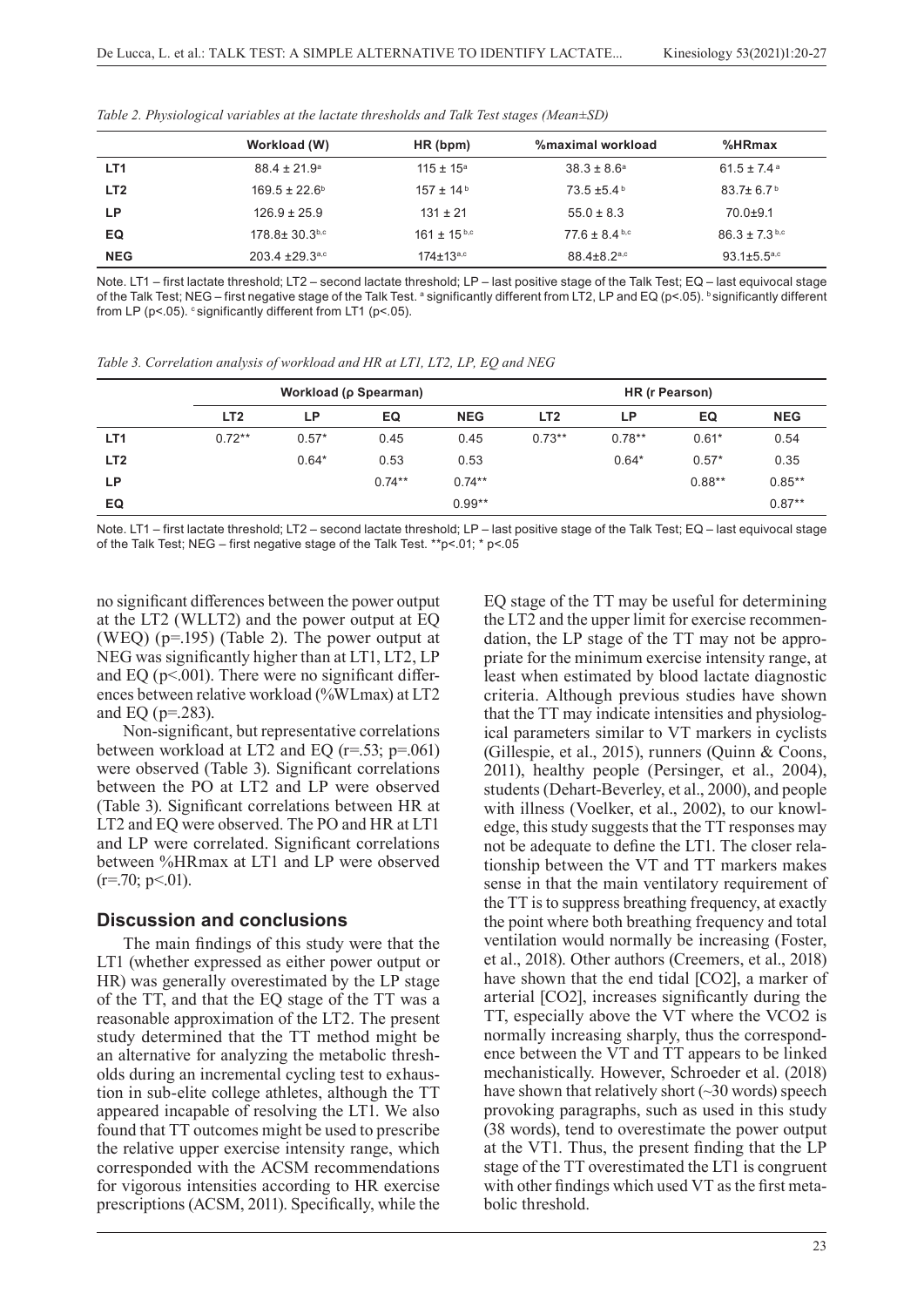In this study, we showed that HR, %HRmax, PO and % POmax at EQ could be used for indicating LT2. In light of these findings, it seems reasonable to modify our approach to TT use, whereas it may have broad implications for the demarcation of the domains of exercise intensity in humans. These findings can be likened to those of Persinger et al. (2004) who demonstrated that VO<sub>2</sub> values at VT were not significantly different from VO2 at LP and EQ. In another study with young adults, Recalde et al. (2002) found no significant differences between VO2, %  $VO_{2peak}$ , HR and  $% HR_{max}$  at VT and EQ with a significant correlation between these variables. Voelker et al. (2002) found no significant difference between VO2 at VT, LP and EQ as well as correlation between VO2 at VT and VO2 at LP, EQ and NEG in patients with heart disease. Similar to the findings of the present study, these researchers found significant differences for all outcomes between VT and NEG as well as VT and LP. In these investigations, the VT was defined using the V-slope method, one of the most frequently used methods for the determination of the first threshold (Beaver, et al., 1985). If it is accepted that the first curvilinear rise in VE is called the '(first) ventilatory threshold (VT1), that could be the first "aerobic" threshold, thus VT is a noninvasive determination of the first lactate threshold or the called LT1 in our study.

Although we have not found significant differences in workload at LT2 and EQ, we found significant differences between LP and LT1. However, Quinn and Coons (2011) demonstrated that HR and VO2 measured at the VT significantly under-represented values measured at LP, EQ and NEG and that data from the LT more closely represented the LP measurements. The authors used 3-min stages treadmill running protocol and showed that all the values measured at the LT were significantly higher than those recorded at the VT. These findings have led us to reconsider the validity of LP for determining the LT1. Futhermore, a correlation was seen between the PO, %POmax HR and %HRmax at LT1 and LP (Table 3). The interest in comparing LT1 variables with the TT values was made necessary by the absence of comparative analyzes that also addressed the first transition threshold (LT1 or VT1) in the literature. Moreover, the terminology used to differentiate the first and second transition thresholds leads to controversy about the interpretation of the results. None of these studies clarified what is called the 'VT', so we adopted the concept that the curve of minute ventilation (VE) showed a curvilinear slope pattern with two break points. The first coincided with the 'aerobic threshold' (VT1 or LT1), the second with the 'anaerobic threshold' (VT2 or LT2) (James, et al., 1989). Most of the studies were carried out in patients with chronic disease, which would be more likely to present an

abnormal ventilatory response and the early rise in lactic acidosis during incremental exercise test (Tumminello, et al., 2007). Furthermore, because of rapidly developing dyspnea, chronic disease patients may neither show the first (Midorikawa, et al., 1997) nor the second LT (Beaver, et al., 1985). Other patients may exhibit elevated blood lactate levels at rest or with minimal exercise (Haller, et al., 1989) associated with exaggerated ventilatory response (Haller, et al., 1989; Patessio, et al., 1993). Decreased oxidative capacity of the affected mitochondria causes shortening of the aerobic-anaerobic transition making discrimination of the first from the second threshold difficult (Haller, et al., 1989).

In the present study, it can be shown that the EQ stages are close to LT2 and above LT1, and that LP, contrary to our previous hypothesis, does not correspond to intensities close to LT1. Rodriguez-Marroyo et al. (2013) showed that no significant differences were found between VT and EQ and values at LP were significantly less than those obtained at VT and EQ. They also found no significant differences between the physiological parameters (HR and RPE) at the respiratory compensation threshold (RCT) and NEG. However, these parameters were significantly different than those at EQ. These authors used two ventilatory turn points as we did in our study with lactate. According to some studies (Binder, et al., 2008) VT is equivalent to LT1 and RCT to LT2, thus our study indicates that NEG occurs in intensities above the LT2 when lactate measures are used to identify physiological thresholds.

Dehart-Beverley et al. (2000) demonstrated that when individuals were no longer able to maintain a comfortable conversation during exercise, the intensity would be around 90% of HRmax and would serve as an upper limit to exercise prescription. These researchers reported that at EQ the subjects were exercising on average at 87.8% of HRmax. Persinger et al. (2004) showed values of 89% in treadmill and 82% in the cycle ergometer. These values are very close to those found in the present study, where subjects were on average of 86.3% of HRmax at EQ. In addition, NEG derived variables indicate the perception of inability to maintain comfortable speech and would be above the upper limit for 90% aerobic exercise of HRmax (American, 2011) corroborating with the results of other studies (Dehart-Beverley, et al., 2000; Persinger, et al., 2004). The %HRmax found (93.1%) is similar to that reported by Persinger et al. (2004), who found values of 91.6% of the HRmax in the cycle ergometer, and Volker et al. (2002), who showed 94.8% in patients with heart disease exercising on treadmill. Therefore, we can further strengthen the premise that TT is a good method to delimit exercise intensity using HR values according to the range of 55-90% of HRmax established by ACSM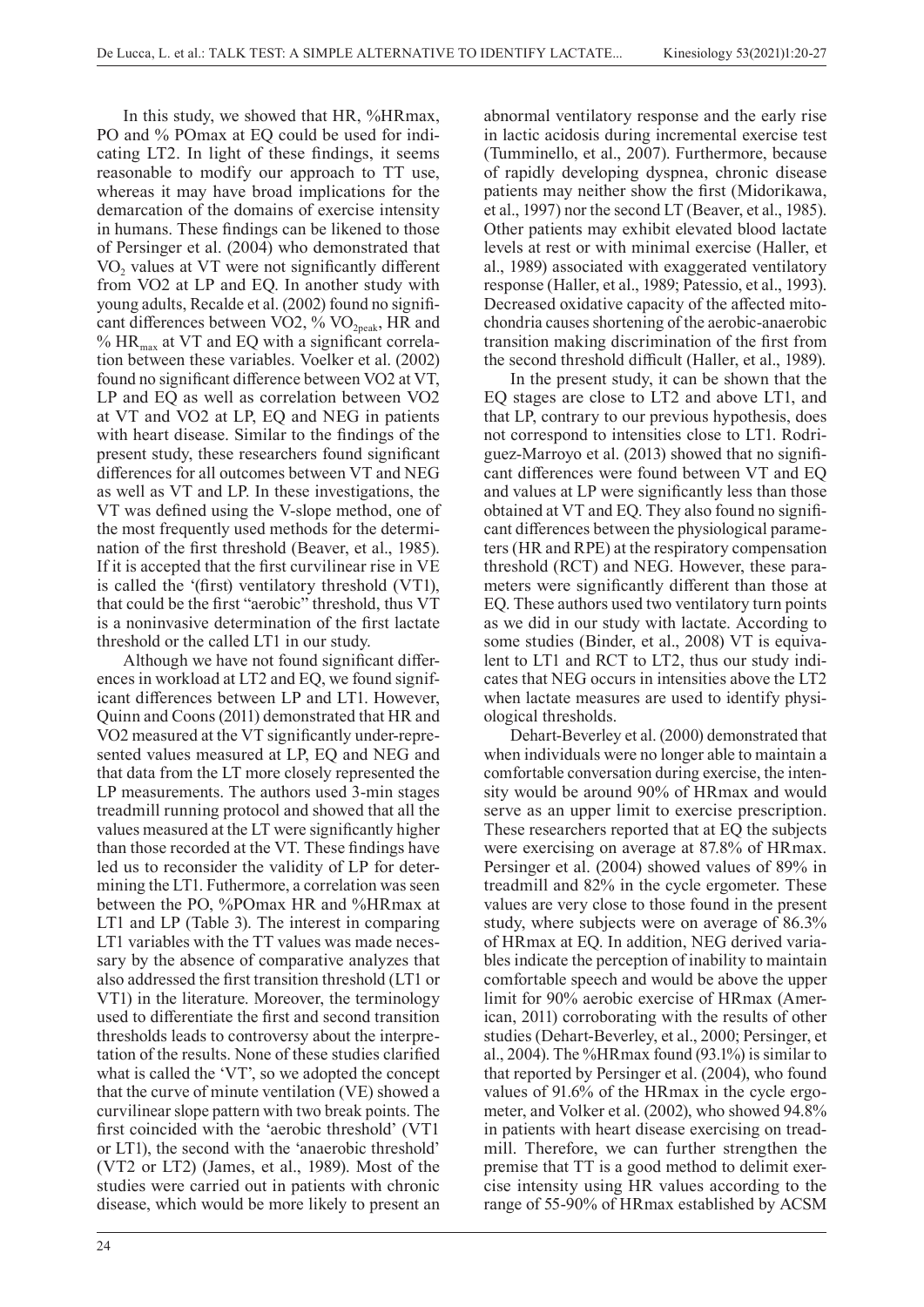(American, 2011) as an aerobic exercise training zone.

However, the study had some technical limitations. First, the protocol with 3-minute stages became necessary, since between 3-5 min it is possible to reach steady states of HR and VO2. Therefore, the TT variables were limited by 3-minute intervals and might have affected the temporal resolution of the relation with other variables; the stages of difficulty in speech could be more accurate with a greater variability of power values and better analyzed with the physiological variables if the protocol had allowed a greater number of stages. Furthermore, for the TT determination we used a paragraph that contained 38 words and 126 letters in total, characterizing a long and probably longer passage that would be commonly spoken during the exercise. This method is similar to that of Persinger et al. (2004) and Recalde et al. (2002) who adopted a passage with 31 words and different from that used by Dehart-Beverly et al. (2000) who used 101 words. However, Shroeder et al. (2018) have recently shown that short speech passages (31 words) tend to cause TT results to overestimate the power output at VT and RCT, probably because the time for end tidal CO2 to increase is inadequate (Creemers, et al., 2017). Longer passages (62 and 93 words) produce a much smaller average error in estimating the PO at both VT and RCT. This presents a dilemma in that shorter speech passages are easier to use in laboratory evaluations, and that spontaneous speech during exercise is likely to use shorter phrasing units. Furthermore, because it was a subjective method, where the subject determined the degree of speech difficulty, the actual situation of vocalization impairment due to ventilatory parameters may not have been well elucidated and could be evaluated less subjectively by other evaluators. Another point that should be questioned is whether the subjects recited the paragraph aloud, because if the tone of voice was low, the subjects could exercise at a higher intensity, since the increase in ventilatory frequency, which occurs at VT, interfere with the ventilatory control that is necessary for vocalization.

Moreover, some physiological variables have their responses altered during exercise due to speech production. It was reported that VO2 was reduced by speech production during three exercise intensities due to a reduction in ventilation to maintain an adequate expiratory flow for phonation. Speech production also caused a significant increase in [La] during the lowest intensity, but did not change this variable in the other two higher intensities (Meckel, et al., 2002). According to these authors, this increase in [La] may indicate a greater use of anaerobic sources of energy production by speech production.

In conclusion, our results show that when participants could speak comfortably (LP), they

were exercising below their LT2 and above LT1, whereas at the EQ stages of the TT participants were consistently approaching LT2. It was hypothesized that the power output and HR values recorded at the LP stage of the TT would be close to those same measurements recorded at the LT1. Our results were not in agreement with this hypothesis. It was also hypothesized that the same measures recorded at the NEG stage of the Talk Test would be significantly higher than those same measures recorded at the LT2. Results were in agreement with this hypothesis. Participants were exercising within pre-established exercise intensity guidelines during the last point (LP) at which they could comfortably respond to conversation (55% Wmax and 70% HRmax). However, when participants could no longer respond comfortably to conversation during exercise, they were either outside of ACSM exercise intensity guidelines at NEG (93.1% HRmax) or were exercising at the upper end of these guidelines (86.3% HRmax) at EQ.

Taken together, the present results and other evidence from the literature suggest that the suppression of breathing frequency required by speaking may take a reasonably long time to have a physiological effect, particularly at low exercise intensities (e.g. LP TT or LT1). Thus, relatively longer speech passages (>60 words) may be required to allow the TT to be a meaningful surrogate of low intensity physiologic thresholds. At higher rates of relative energy expenditure (e.g. LP EQ or LT2), the rate of accumulation of arterial CO2 appears to be adequate to cause matching of the TT stage to the higher physiological thresholds (VT2, LT2), even with the minor disruption of breathing frequency caused by short speech-provoking passages.

## **Practical applications**

According to the results presented, the TT seems to be a reasonable method to estimate the LT2 and is valid enough to control aerobic exercise intensity in a simple way and without additional costs. The EQ seems to occur at intensities close to LT2 and below 90% HRmax. Coaches and practitioners who prescribe physical exercise to improve health-related physical fitness may require athletes and students to have a comfortable conversation at intensities between LT1 and LT2 (light and moderate exercise), converse with some discomfort (EQ) at intensities at or near the LT2 (moderate to heavy exercise) and very uncomfortable conversation or speech impossibility (NEG) to reach intensities above the LT2 (heavy exercise). Using the TT during training sessions, events can provide a practical and convenient method to help monitor an athlete's exercise intensity with respect to LT1 and LT2 and thus provide practical estimations of the physiological domains (light, moderate or heavy exercise).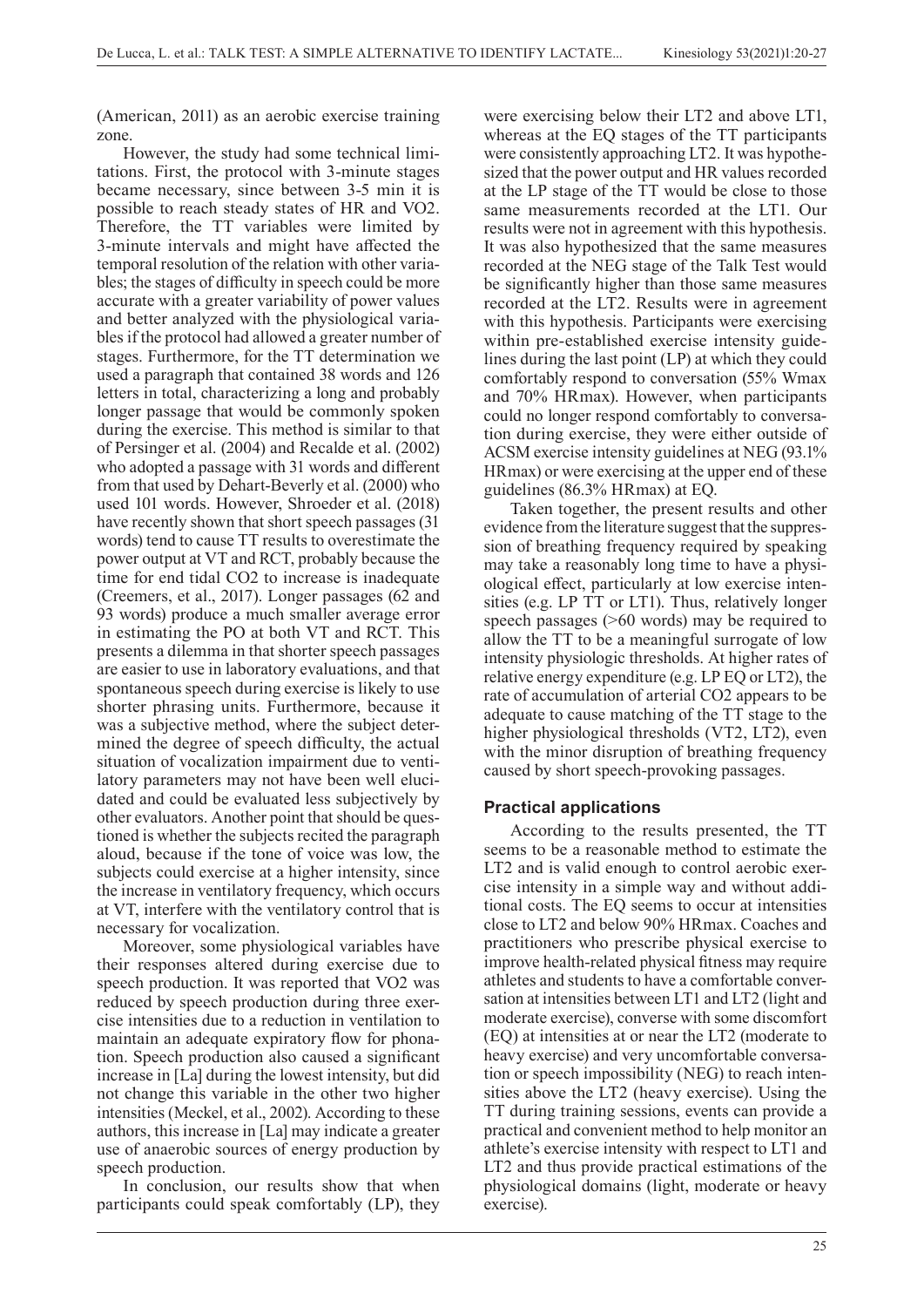#### **References**

- Ahmaidi, S., Hardy, J., Varray, A., Collomp, K., Mercier, J., & Prefaut, C. (1993). Respiratory gas exchange indices used to detect the blood lactate accumulation threshold during an incremental exercise test in young athletes. *European Journal of Applied Physiology and Occupational Physiology*, *66*, 31–36.
- American—AMCS (American College of Sport Medicine). (2011). Quantity and quality of exercise for developing and maintaining cardiorespiratory, musculoskeletal, and neuromotor fitness in apparently healthy adults: Guidance for prescribing exercise. *Medicine and Science in Sports and Exercise*, *43*(7), 1334–1359.
- Beaver, W., Wasserman, K., & Whipp, B. (1985). Improved detection of the lactate threshold during exercise using a log-log transformation. *Journal of Applied Physiology*, *59*, 1936–1940.
- Berg, A., Jakob, E., Lehmann, M., Dickhuth, H. H., Huber, G., & Keul, J. (1990). Current aspects of modern ergometry. *Pneumologie*, *44*(1), 2–13.
- Binder, R. K., Wonisch, M., Corra, U., Cohen-Solal, A., Vanhees, L., Saner, H., & Schmid, J. P. (2008). Methodological approach to the first and second lactate threshold in incremental cardiopulmonary exercise testing. *European Journal of Preventive Cardiology*, *15*(6), 726–734. https://doi.org/10.1097/HJR.0b013e328304fed4.
- Borg, G. (1998). *Borg's Perceived Exertion and Pain Scales*. Human Kinetics Publishers.
- Bourdon, P. (2000). Blood lactate transition thresholds: concepts and controversies. In C. Gore (Ed.), *Physiological tests for elite athletes* (pp. 55–65). Human Kinetics.
- Conconi, F., Ferrrari, M., Ziglio, P., Droghetti, P., & Codeca, L. (1982). Determination of the anaerobic threshold by a noninvasive field test in runners. *Journal of Applied Physiology*, *52*, 862–873.
- Creemers, N., Foster, C., Porcari, J. P., Cress, M. L., & De Koning, J. J. (2018). The physiological mechanism behind the talk test. *Kinesiology*, *49*(1), 3–8. https://doi.org/10.26582/k.49.1.15
- Dehart-Beverley, M., Foster, C., Porcari, J. P., Fater, W., & Mikat, R. P. (2000). Relationship between the talk test and VentilatoryThreshold. *Clinical Exercise Physiology*, *1*(2), 34–38.
- Fell, J. (2008). The modified D-max is a valid lactate threshold measurement in veteran cyclists. *Journal of Science and Medicine in Sport*, *11*, 460–463.
- Foster, C., Porcari, J. P., Anderson, J., Paulson, M., Smaczny, D., Webber, H., Doberstein, S. T., & Udermann, B. (2008). The Talk Test as a Marker of Exercise Training Intensity. *Journal of Cardiopulmonary Rehabilitation and Prevention*, *28*(1), 24–30.
- Foster, C., Porcari, J. P., Foster, C., Porcari, J. P., Ault, S., Doro, K., Dubiel, J., Engen, M., Kolman, D., & Xiong, S. (2018). Exercise Prescription When There Is No Exercise Test : the Talk Test. *Kinesiology*, *50*(1), 1–16.
- Gillespie, B. D., McCormick, J. J., Mermier, C. M., & Gibson, A. L. (2015). Talk Test as a practical method to estimate exercise intensity in highly trained competitive cyclists. *Journal of Strength an Conditioning Research*, *29*(4), 894–898.
- Haller, R., Lewis, S., Estabrook, R., DiMauro, S., Servidei, S., & Foster, D. (1989). Exercise intolerance, lactic acidosis, and abnormal cardiopulmonary regulation in exercise associated with adult skeletal muscle cytochrome coxidase deficiency. *Journal of Clinical Investigation*, *84*, 155–161.
- Heck, H., Mader, A., Hess, G., Mucke, S., Muller, R., & Hollmann, W. (1985). Justification of the 4-mmol/l lactate threshold. *International Journal of Sports Medicine*, *6*, 117–130.
- Howley, E., Bassett, D., & Welch, H. (1995). Criteria for maximal oxygen uptake: review and commentary. *Medicine and Science in Sports and Exercise*, *27*, 1292–1301.
- James, N., Adams, G., & Wilson, A. (1989). Determination of anaerobic threshold by respiratory frequency. *International Journal of Sports Medicine*, *10*, 192–196.
- Kindermann, W., Simon, G., & Keul, J. (1979). The significance of the aerobic–anaerobic transition for the determination of work load intensities during endurance training. *European Journal of Applied Physiology and Occupational Physiology*, *42*, 25–34.
- Kuipers, H., Verstappen, F., Keizer, H., Geurten, P., & Van Kranenburg, G. (1985). Variability of aerobic performance in the laboratory and its physiological correlates. *International Journal of Sports Medicine*, *6*, 197–201.
- Mader, A., Liesen, H., Heck, H., Philippi, H., Rost, R., Schuerch, P., & Hollmann, W. (1976). Zur Beurteilung der sportartspezifischen Ausdauerleistungsfa¨ higkeit im Labor. *Sportarzt Und Sportmedizin*, *27*, 80–112.
- Meckel, Y., Rotstein, A., & Inbar, O. (2002). The effects of speech production on physiologic responses during submaximal exercise. *Medicine and Science in Sports and Exercise*, *34*(8), 1337–1343.
- Midorikawa, J., Hida, W., Taguchi, O., Okabe, S., Kurosawa, H., & Mizusawa, A. (1997). Lack of ventilatory threshold in patients with chronic obstructive pulmonary disease. *Respiration*, *64*, 76–80.
- Moreira, S., Oliveira, R., Nakamura, F., & Campbell, C. (2010). Lactate threshold prediction by blood glucose and rating of perceived exertion in people with type 2 diabetes. *Perceptual and Motor Skills*, *111*(2), 365–378.
- Patessio, A., Casaburi, R., Carone, M., Appendini, L., Donner, C., & Wasserman, K. (1993). Comparison of gas exchange, lactate, and lactic acidosis thresholds in patients with chronic obstructive pulmonary disease. *Am Rev Respir Dis*, *148*, 622–626.
- Persinger, R., Foster, C., Fater, D. C., & Porcari, J. P. (2004). Consistency of the Talk Test for Exercise Prescription. *Medicine and Science in Sports and Exercise.*, *36*(9), 1632–1636. https://doi.org/10.1249/01.MSS.0000074670.03001.98